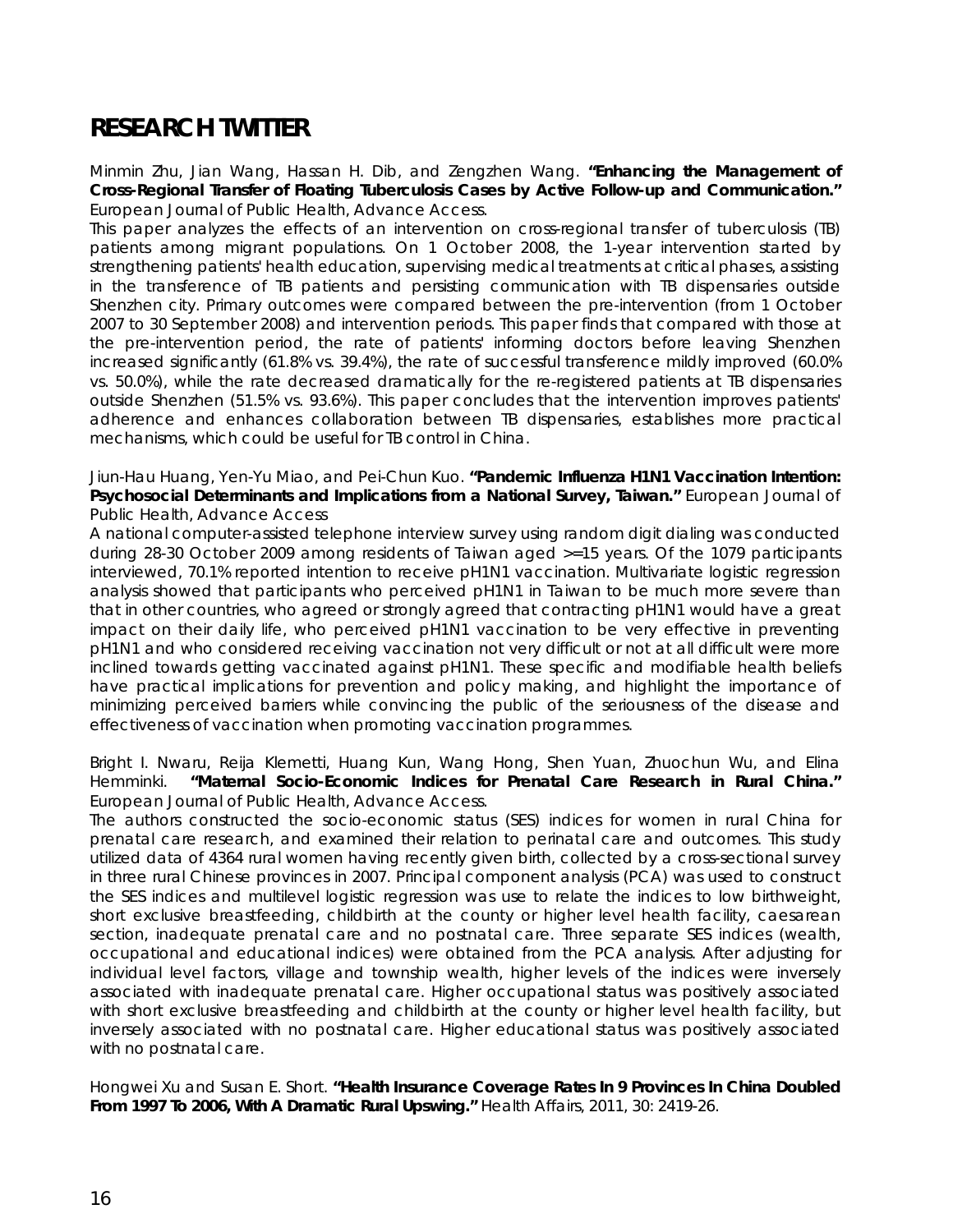The authors examined the distribution of health insurance in China during 1997–2006, a period when government interventions were implemented to improve access to health care. They analyzed data from a survey that follows households in nine provinces that are home to more than 40 percent of China's population. The analysis shows that the percentage of individuals with insurance increased from 24 percent in 1997 to 28 percent in 2004 and then rose dramatically, to 49 percent in 2006. Rural and urban levels of insurance coverage became more similar, reflecting a dramatic upswing in coverage in rural areas. The analysis also suggests that health insurance reimbursement rates to consumers for inpatient care might have declined in rural villages. Future efforts to reduce rural-urban disparities should address the quality of health insurance and the level of reimbursement in addition to coverage rates.

#### Hong Wang, Licheng Zhang, Winnie Yip, and William Hsiao. **"An Experiment in Payment Reform for Doctors in Rural China Reduced Some Unnecessary Care But Did Not Lower Total Costs."** *Health Affairs*, 2011, 30: 2427-36.

The authors conducted an experiment in rural China in which they changed the existing fee-forservice method of paying village doctors to a mixed payment method that included a salary plus a bonus based on performance. The new payment method also removed a feature that previously allowed doctors to purchase medications to prescribe to patients and earn a markup on each prescription. Changing these payment incentives reduced spending at the village level, curbed unnecessary care for healthier patients, and also decreased the prescribing of unnecessary drugs. However, other features of the arrangement encouraged doctors to refer sicker patients to township and county facilities, where costs were higher. As a result, total health care spending was not significantly reduced. The findings underscore that policy makers should design payment methods carefully to both contain costs and improve quality.

#### Yao Lu, Peifeng Hu, and Donald J. Treiman. **"Migration and Depressive Symptoms in Migrant-Sending Areas: Findings from the Survey of Internal Migration and Health in China."** *International Journal of Public Health*, Online First™.

China has experienced large-scale internal migration and growing mental health disorders. Limited research has examined the relationship between the two processes. The authors examined the association between labor out-migration and depressive symptoms of family members left behind in migrant-sending areas. The authors conducted a multistage probability sample survey of Chinese adults in 2008, including 787 people in rural migrant-sending areas. They used multivariate regressions and adjusted for a wide range of confounding factors and for the complex sampling design. They found that adults in households with labor out-migrants were more likely to report depressive symptoms than those in households without out-migrants. However, monetary remittances from labor migrants buffered the mental health costs of out-migration. The authors conclude that labor out-migration has important consequences for the mental health in migrantsending communities and there is an urgent need to address the psychological costs of migration and to promote regular remittances.

## Shu-Hui Chuang and Song-Lih Huang. **"Changes in Smoking Behavior among College Students following Implementation of a Strict Campus Smoking Policy in Taiwan."** *International Journal of Public Health*, Online First™.

This study was conducted in the third to sixth month after the implementation of the revised Tobacco Hazard Prevention Act in Taiwan. In-depth interviews were conducted with 22 smokers who were second and third year students of a college in Taiwan. Thematic analysis was used to categorize ideas into concept themes. In interviews, most smokers revealed some modification in their smoking behavior and attitude. The reasons cited by the students for behavior change were grouped into four major themes: a changed smoking experience, change in social norm, the respect for law, and concern for others' health. This study concludes that implementation of a strict smoking policy in college prompted smokers to markedly reduce smoking on campus.